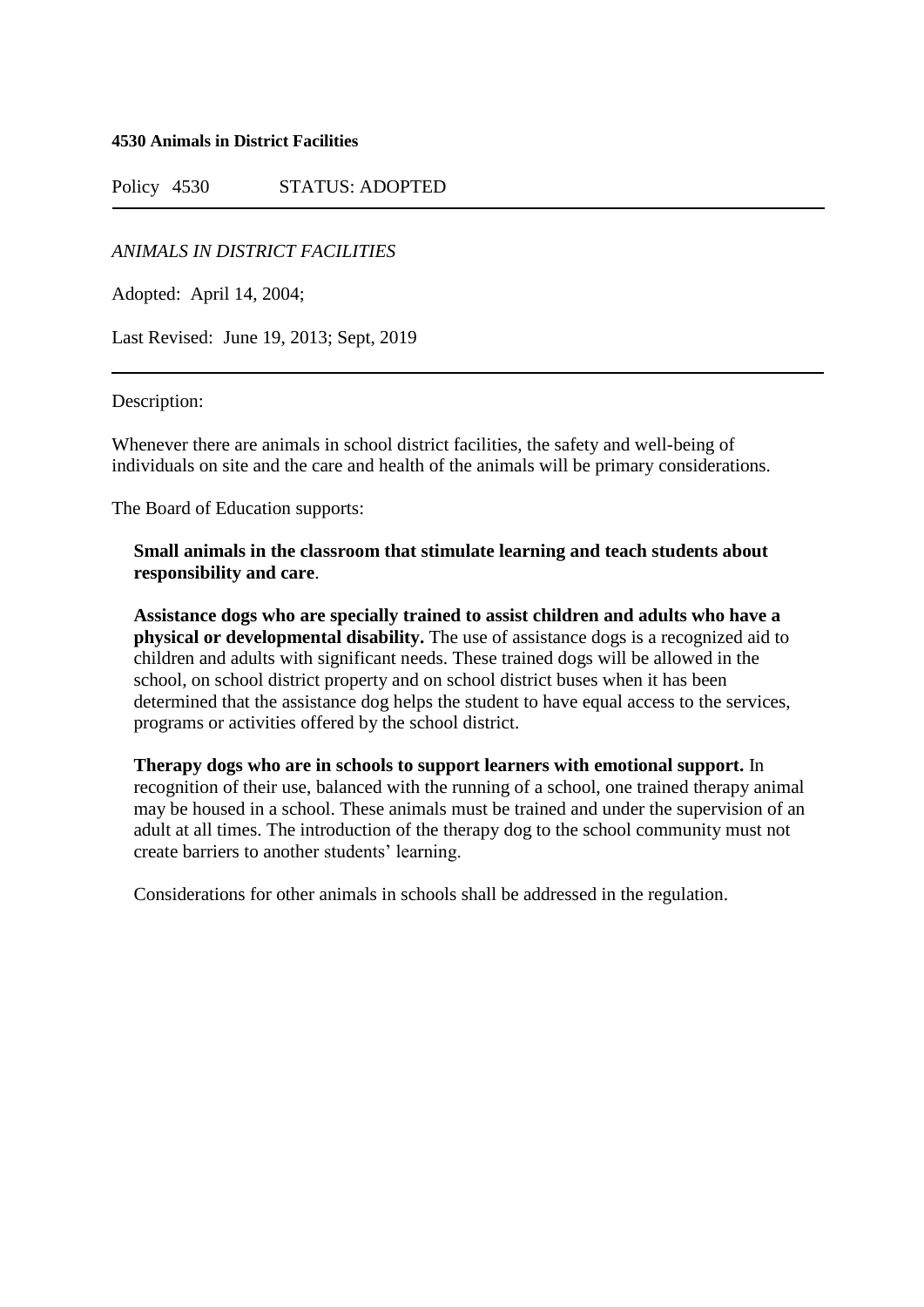### *ANIMALS IN DISTRICT FACILITIES*

Adopted: April 14, 2004

Last Revised: June 19, 2013; June 2019

#### Definitions:

**Classroom pet:** defined as an animal chosen by a teacher to be kept in their individual classroom for some type of educational value, such as a means to stimulate learning, and teach students about responsibility and compassion through their care and upkeep. The pet will be small and kept in a cage or tank. The teacher is ultimately responsible for the care and maintenance of the classroom pet within the classroom and to ensure the health and safety of the school community.

**Assistance Dog:** means a dog specifically trained to mitigate an individual's disabilities. "Assistance Dogs" have the qualifications prescribed by Assistance Dogs International. Assistance Dogs include, but are not limited to:

- "Guide Dogs" are dogs trained to assist persons who are visually impaired
- "Autism Support Dogs" are dogs trained as assistants for persons with autism and which have the qualifications prescribed by Assistance Dogs International.
- "Hearing Dogs" are dogs that alert individuals who are deaf or hard of hearing to specific sounds.
- "Seizure Response Dogs" are dogs trained to provide emergency response for individuals with epilepsy
- "Service Dogs" are dogs trained to assist individuals who utilize a wheelchair.

**Therapy Dog:** means a dog trained and certified by an accredited organization and is trained to provide affection and comfort to individuals in many different settings.

#### Description:

Animals are welcome in the school building and/or school property as long as they provide an educational, social/emotional or service aspect for the students in the school. Animals in school are primarily for teaching the students' responsibility, empathy and caring about the health and well-being of others. Human and animal health and safety outweigh educational considerations.

#### 1.0 Classroom Pets

Classroom pets housed in the school facility, will be subject to the Principal's approval, and there will be relevance to the educational program of the students.

1.1 Small animal pets (e.g. fish, rabbits etc.)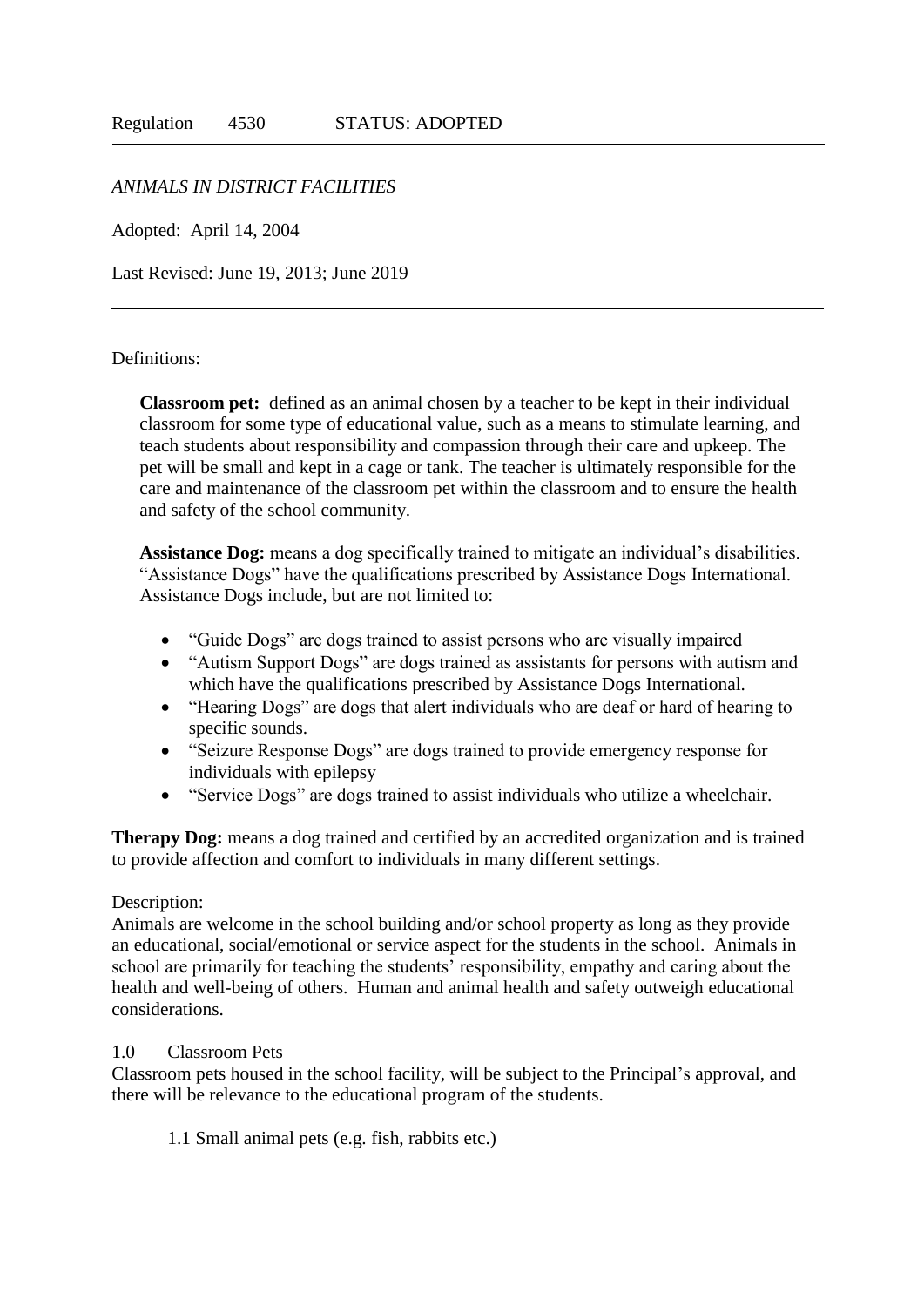- 1.1.1 The classroom teacher shall be responsible for maintaining a clean environment for the animal, and for the care and responsibility of any animal left in the classroom.
- 1.1.2 Provision for the care of a live animal on weekends and holidays is the responsibility of the classroom teacher.
- 1.1.3 All animals in the classroom shall be kept in enclosed, self contained, environments that will not permit unsupervised handling of the animal by students.
- 1.1.4 The animal's environment shall be large enough to provide for the care and health of the animal.
- 2.0 Other Pets
	- 2.1 Larger Animals (e.g. dogs etc.)
		- 2.1.1 Any larger animal remaining at school for the day must be in training, trained and/or certified as therapy animals and/or therapy animals.
		- 2.1.2 The animals are not permitted to stay in the building overnight.
		- 2.1.3 The owner is responsible for cleaning up the animal's waste so that it does not contaminate the building or the grounds.
	- 2.2 Pet Exhibition
		- 2.2.1 Teachers should have Principal approval and ensure that the health and safety of their students is considered prior to approving one-time animal visits, such as show and tell, selecting a classroom pet or petting farm activities.

# 3.0 Introduction to the Classroom/School:

Prior to introducing any animals into the classroom, teachers shall be certain that students and school personnel do not have any health (physical, emotional) concerns to the animal's presence and that:

- a) the animals are certified by a veterinarian to be free from any diseases or parasites and do not present the risk of introducing disease over time (ie: salmonella in the shell of a turtle);
- b) the animal(s) will present no physical danger to students;
- c) the animal(s) will not be unduly stressed by being introduced to the classroom environment;
- d) students will be instructed in the proper care and handling of the animal.
- e) When an animal constitutes a health or safety risk, or represents a risk to the security and well being of a student or staff member, the animal shall be removed.

# 4.0 Procedures for Assistance/Therapy Dogs

The following procedures will be put into place prior to the "Assistance/Therapy Dog" being allowed into the school.

- 4.1 Parent/Guardian or trainer (a trainer being the adult in control of the dog at all times) Responsibilities
	- 4.1.1 Parents/Guardians or trainers will make application to the district with:
		- a) A letter outlining the specific benefits an Assistance/Therapy Dog Dog will have on their child's or in the case of a trainer general students' education;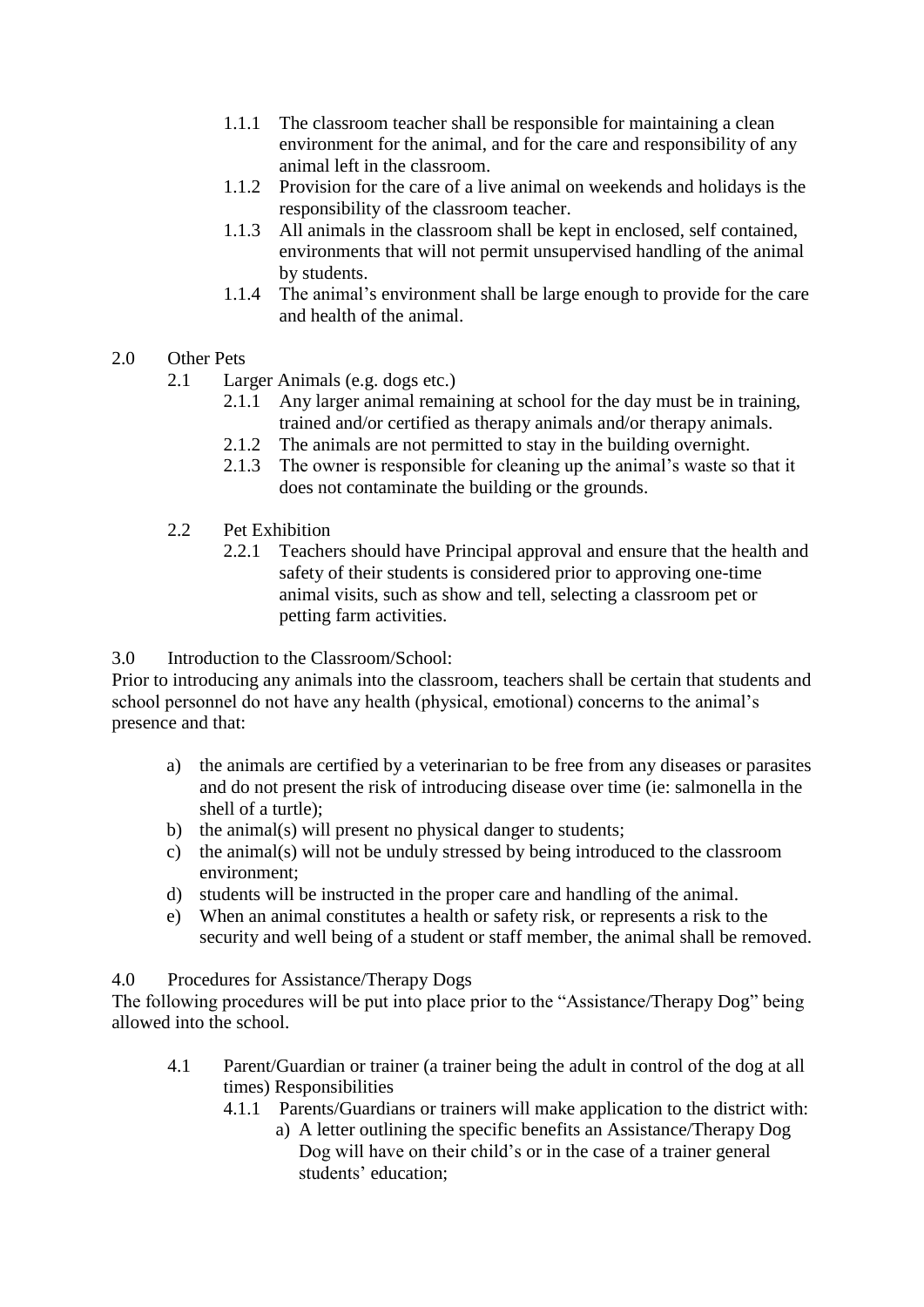- b) A letter of recommendation from a professional (Medical Doctor, Psychologist, Certified Behaviour Therapist etc.), recommending the use of an Assistance/Therapy Dog for the child and outlining how the Assistance/Therapy Dog will help improve the student's access to learning;
- c) A Certificate of Training for the Assistance/Therapy Dog from an accredited organization;
- d) Certification of up to date vaccinations provided by a Doctor of Veterinary Medicine and a letter confirming that the Assistance Dog/Therapy is in good health;
- e) An annual copy of a municipal dog license, if applicable; and,
- f) Evidence that the student or trainer can maintain appropriate care and control of the Assistance/Therapy Dog while it is on school property.
- g) Parents/Guardians or trainer will take responsibility for providing necessary training for any school staff in the use and care of the Assistance/Therapy Dog.
- 4.1.2 Parents/Guardians or trainer will provide:
	- Food
	- Water bowl
	- At least one bio-break procedure per day
	- Suitable container for waste, the removal and disposal of the waste
- 4.2 School District/School Responsibilities
	- 4.2.1 The school district shall not be responsible for the training, feeding, grooming or any care of any assistance/therapy dog permitted to attend school or ride on school buses under this policy. The school district must approve any person who is authorized to assist in the care and supervision of the assistance/therapy dog while on school property.
	- 4.2.2 The Case Manager and Principal/Vice Principal will arrange a case conference with the parents/guardians or trainer, the student (when appropriate), appropriate school and district staff and other necessary consultants to develop a plan to define:
		- a) The purpose and function of the Assistance/Therapy Dog;
		- b) Who will accompany and handle the Assistance/Therapy Dog outside during recess and lunch breaks;
		- c) The safest and most environmentally sound place for the Assistance/Therapy Dog to relieve itself;
		- d) Considerations for transitioning the Assistance/Therapy Dog into the school;
		- e) Considerations for weather, school safety procedures, rules of conduct around the assistance dog and classroom considerations.
	- 4.2.3 To send information letters regarding the Assistance/Therapy Dog to all staff, students and parents/guardians involved with the school. These letters, which shall be retained in the student's confidential file, would include: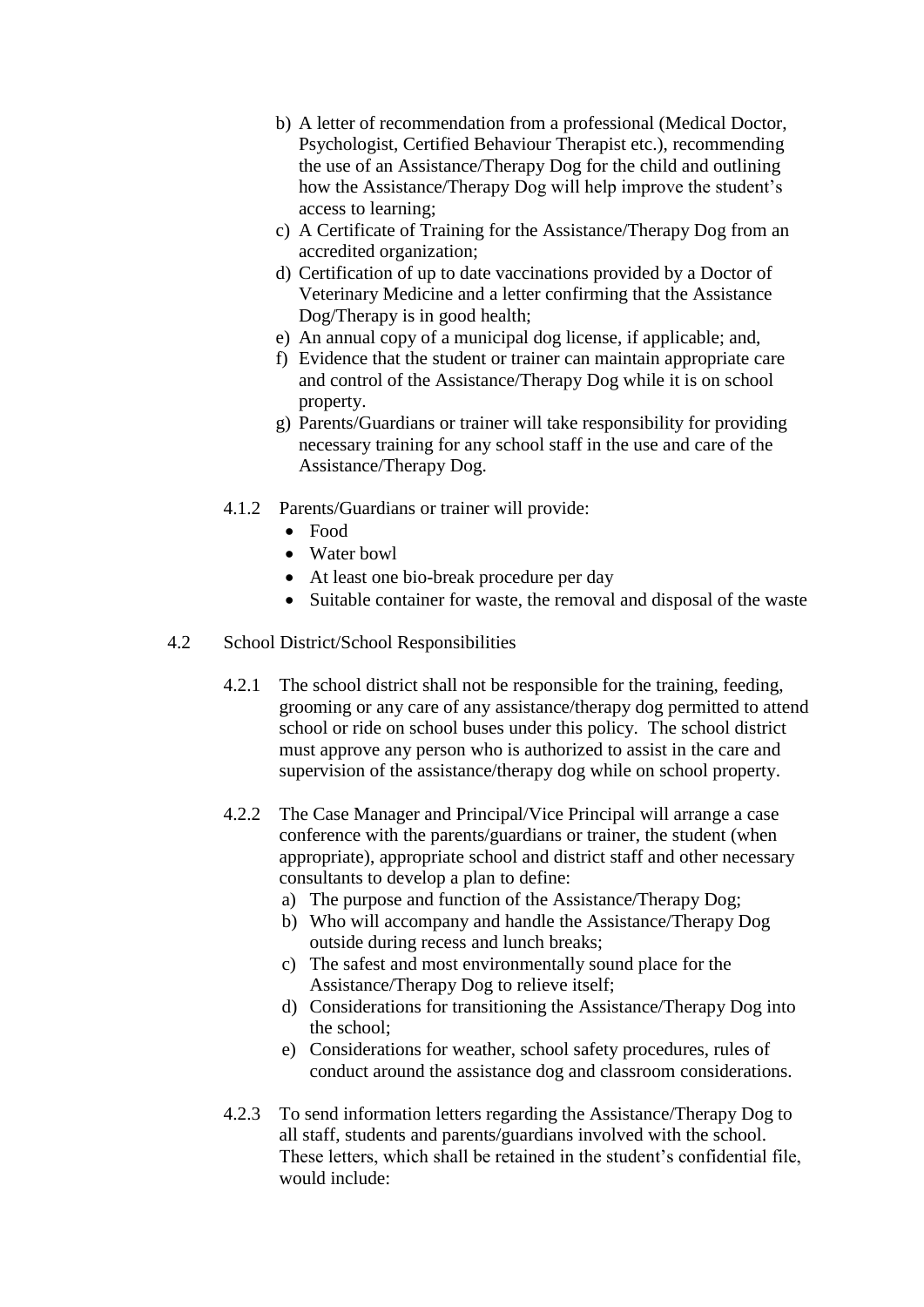### 4.2.3.1 **To the school community:**

This letter will inform all staff including teachers, educational assistant, custodians, support staff, lunch hour supervisors, regular volunteers, and health and safety representatives of the presence of the Assistance/Therapy dog.

### 4.2.3.2 **To the parents/guardians of students in the school:**

This letter will elicit information concerning allergies, extreme phobias, and other concerns from the students and parents/guardians.

## 4.2.3.3 **To the parents/guardians of students who will be sharing bus transportation with the student who owns the Assistance/Therapy Dog:**

This letter will elicit information concerning allergies, extreme phobias, and other concerns from the students and parents/guardians.

- 4.2.4 To screen and approve any trainers or other personnel required to assist with the care and supervision of the dog while on school property. A criminal record check may be required for non-school district personnel.
- 4.2.5 Revise emergency procedures as required to include the Assistance/Therapy Dog, such as evacuations and notify the Fire Department regarding the existence of the Assistance/Therapy Dog.
- 4.2.6 Arrange for demonstrations from a certified trainer for the student body, staff and the community as required to provide education and awareness of Assistance/Therapy Dogs in schools.
- 5.0 Limiting, Removing or Excluding Assistance Dogs from School
	- 5.1 The Principal may limit, remove or exclude from school facilities or property any Assistance /Therapy Dog if the Assistance/Therapy Dog:
		- a) Is unable to reliably perform the service for which it has been approved;
		- b) Is not under the full control of the student with the disability or the trainer;
		- c) Does not urinate or defecate in appropriate locations;
		- d) Vocalizes unnecessarily;
		- e) Shows aggression toward people or other animals;
		- f) Is a public health risk;
		- g) Is unclean and unsanitary;
		- h) Or the dog's presence significantly impairs the learning of students.
	- 5.2 The Principal may limit, remove or exclude from school facilities or property any Assistance/Therapy Dog if the student or the student's parents: